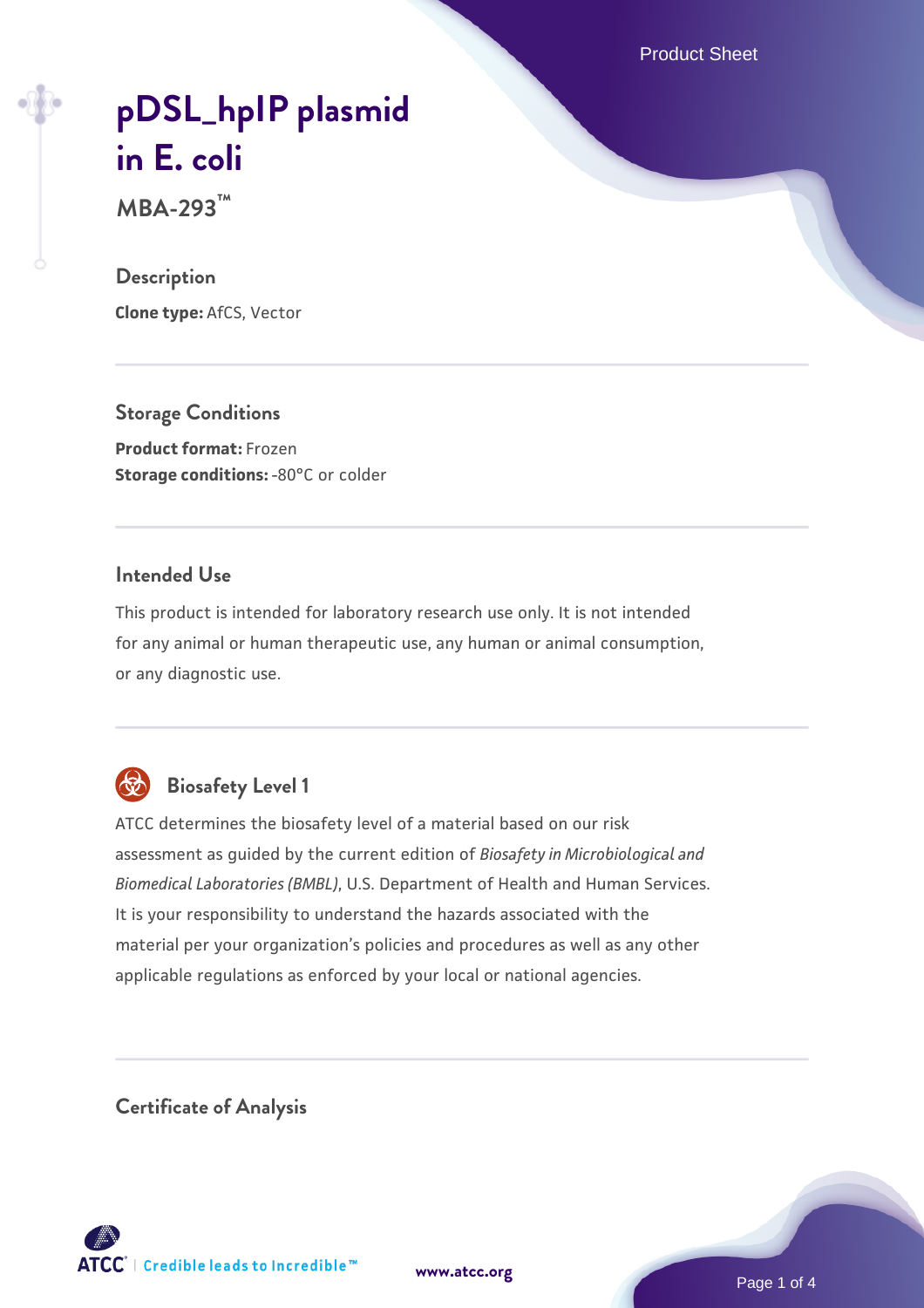#### **[pDSL\\_hpIP plasmid in E. coli](https://www.atcc.org/products/mba-293)** Product Sheet **MBA-293**

For batch-specific test results, refer to the applicable certificate of analysis that can be found at www.atcc.org.

#### **Vector Information**

**Intact vector size:** 9.465 **Vector name:** pDSL\_hpIP plasmid in E. coli **Type of vector:** expression **Markers:** ampR

## **Growth Conditions**

**Temperature:** 37°C

#### **Material Citation**

If use of this material results in a scientific publication, please cite the material in the following manner: pDSL\_hpIP plasmid in E. coli (ATCC MBA-293)

#### **References**

References and other information relating to this material are available at www.atcc.org.

#### **Warranty**

The product is provided 'AS IS' and the viability of ATCC® products is warranted for 30 days from the date of shipment, provided that the customer has stored and handled the product according to the information included on the product information sheet, website, and Certificate of



**[www.atcc.org](http://www.atcc.org)**

Page 2 of 4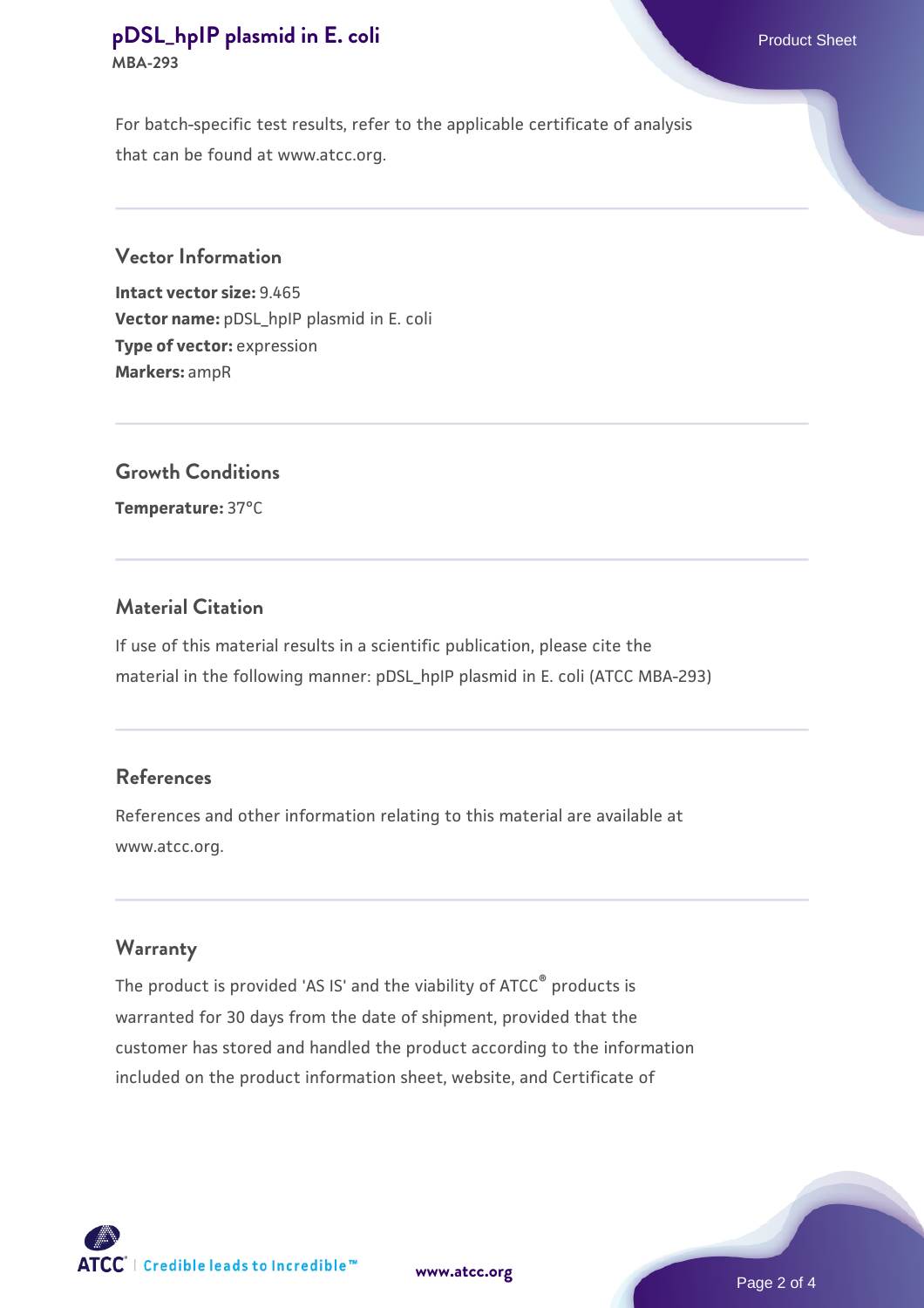#### **[pDSL\\_hpIP plasmid in E. coli](https://www.atcc.org/products/mba-293)** Product Sheet **MBA-293**

Analysis. For living cultures, ATCC lists the media formulation and reagents that have been found to be effective for the product. While other unspecified media and reagents may also produce satisfactory results, a change in the ATCC and/or depositor-recommended protocols may affect the recovery, growth, and/or function of the product. If an alternative medium formulation or reagent is used, the ATCC warranty for viability is no longer valid. Except as expressly set forth herein, no other warranties of any kind are provided, express or implied, including, but not limited to, any implied warranties of merchantability, fitness for a particular purpose, manufacture according to cGMP standards, typicality, safety, accuracy, and/or noninfringement.

### **Disclaimers**

This product is intended for laboratory research use only. It is not intended for any animal or human therapeutic use, any human or animal consumption, or any diagnostic use. Any proposed commercial use is prohibited without a license from ATCC.

While ATCC uses reasonable efforts to include accurate and up-to-date information on this product sheet, ATCC makes no warranties or representations as to its accuracy. Citations from scientific literature and patents are provided for informational purposes only. ATCC does not warrant that such information has been confirmed to be accurate or complete and the customer bears the sole responsibility of confirming the accuracy and completeness of any such information.

This product is sent on the condition that the customer is responsible for and assumes all risk and responsibility in connection with the receipt, handling, storage, disposal, and use of the ATCC product including without limitation taking all appropriate safety and handling precautions to minimize health or environmental risk. As a condition of receiving the material, the customer agrees that any activity undertaken with the ATCC product and any progeny or modifications will be conducted in compliance with all applicable laws, regulations, and guidelines. This product is provided 'AS IS' with no